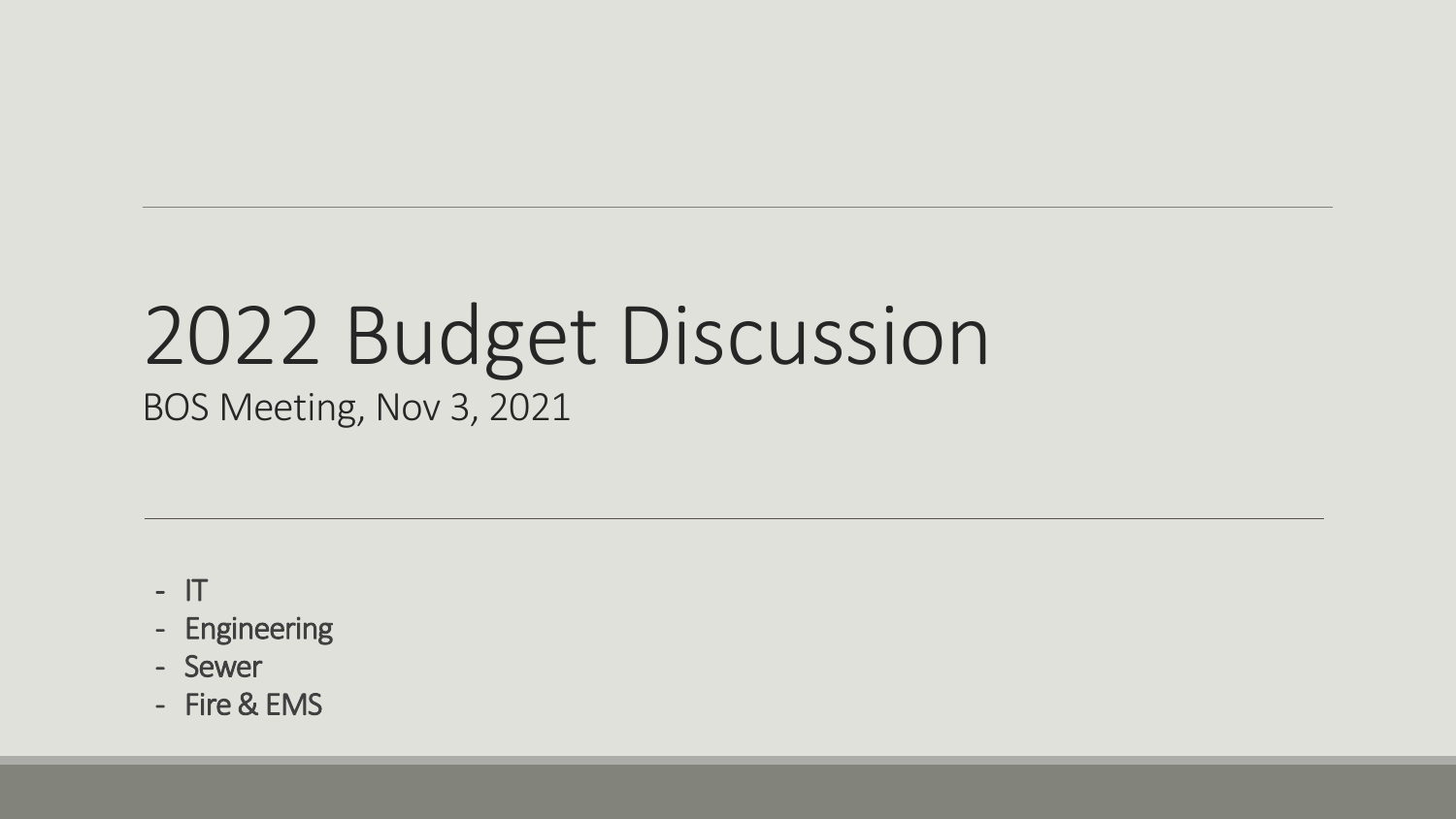# The Preliminary Budget Schedule

- October 6th BOS meeting: First public discussion: General Fund Revenue & begin Expenses
- October 20th BOS meeting: Expense session 2
	- *Police, Public Works & Liquid Fuels, Twp Building, Committees, Community*

#### • **November 3rd BOS meeting:**

- *Finish GF Expenses (IT; Engineering; Fire & EMS)*
- *Sewer Fund*
- November  $17<sup>th</sup>$  BOS Meeting:
	- *Full P&L review; ; revisit prior areas to begin making tough decisions to close the expected gap*
	- *Capital Plan*
	- *Open Space Fund*
- December 1<sup>st</sup> BOS Meeting: Final view/decisions for entire proposed budget; Request authorization to advertise for required 20-day public review
- December 15th BOS Meeting: *(No budget discussion. Still under 20-day review period.)*
- *Special Meeting* Week of December 27th: Approval of Final Budget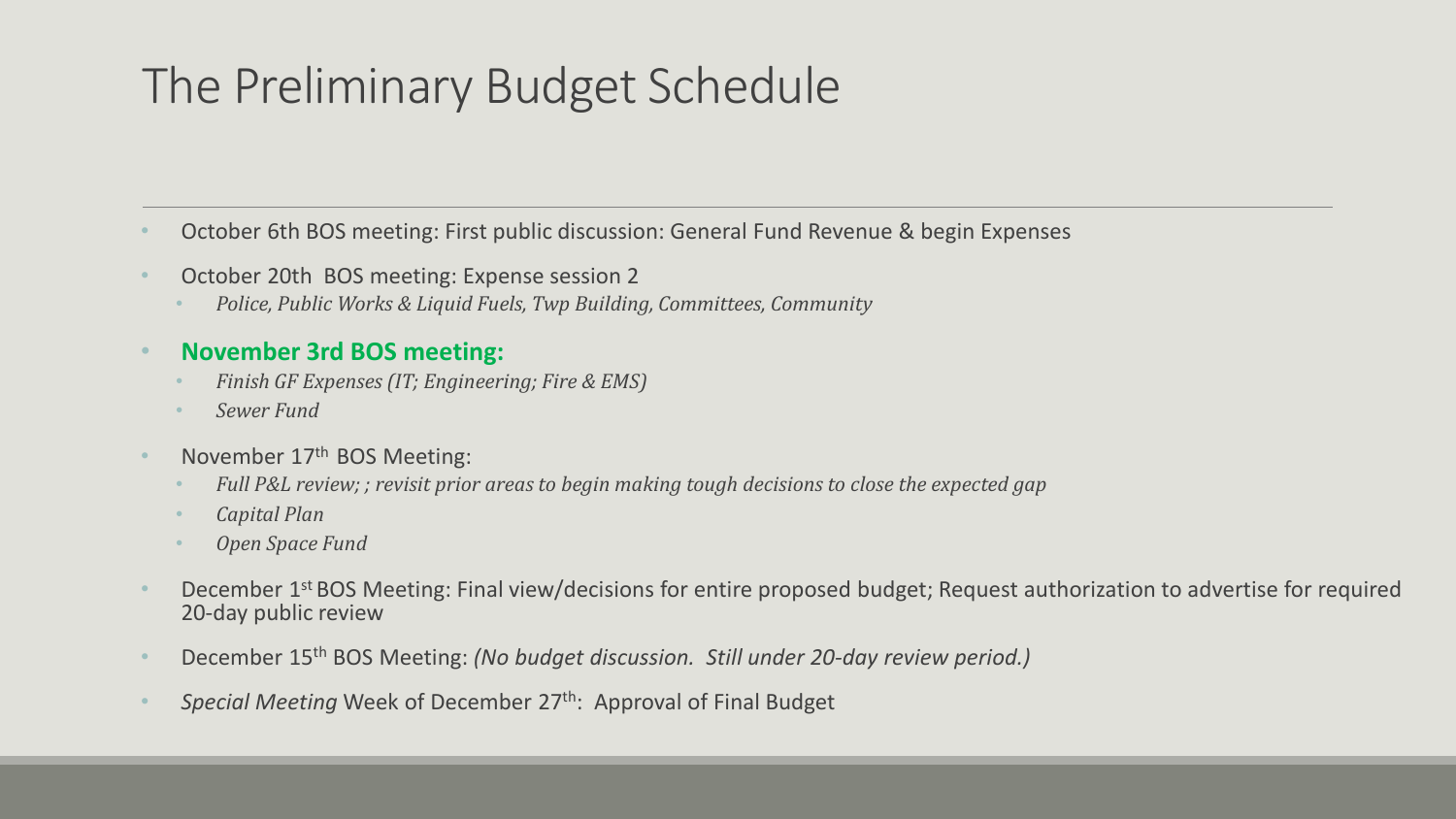# **IT Services Department** Summary of Budget Request

## General IT Services expenses are estimated at \$84K, up \$8K or 11% from 2021 Budget

- General IT is all IT supporting general & administrative operations, excluding sewer & police direct expenses & allocations
- $\triangleright$  Primarily due to:
	- Major upgrade for cyber security and redundancy: +\$21K per year
		- Split equally across General IT & Police IT
	- IT Supplies & Equipment down \$4.25K due to laptops purchased during COVID & for new employees in 2021
	- Sage flat in total (across General IT, Police & Sewer) but up \$7.4K for General IT
		- Sage enhancements allocated all to General IT: \$11.6K per year + \$3K implementation in 2022
			- Partially offset by completion of implementation consulting
			- +\$7.4K in General IT, -\$2K in Police, -\$5K in Sewer
- Police IT increase
	- **MS Office upgrade for Police: +\$1350 per year (hits Police Budget)**
	- Police computer upgrade: \$9K (hits Police Budget)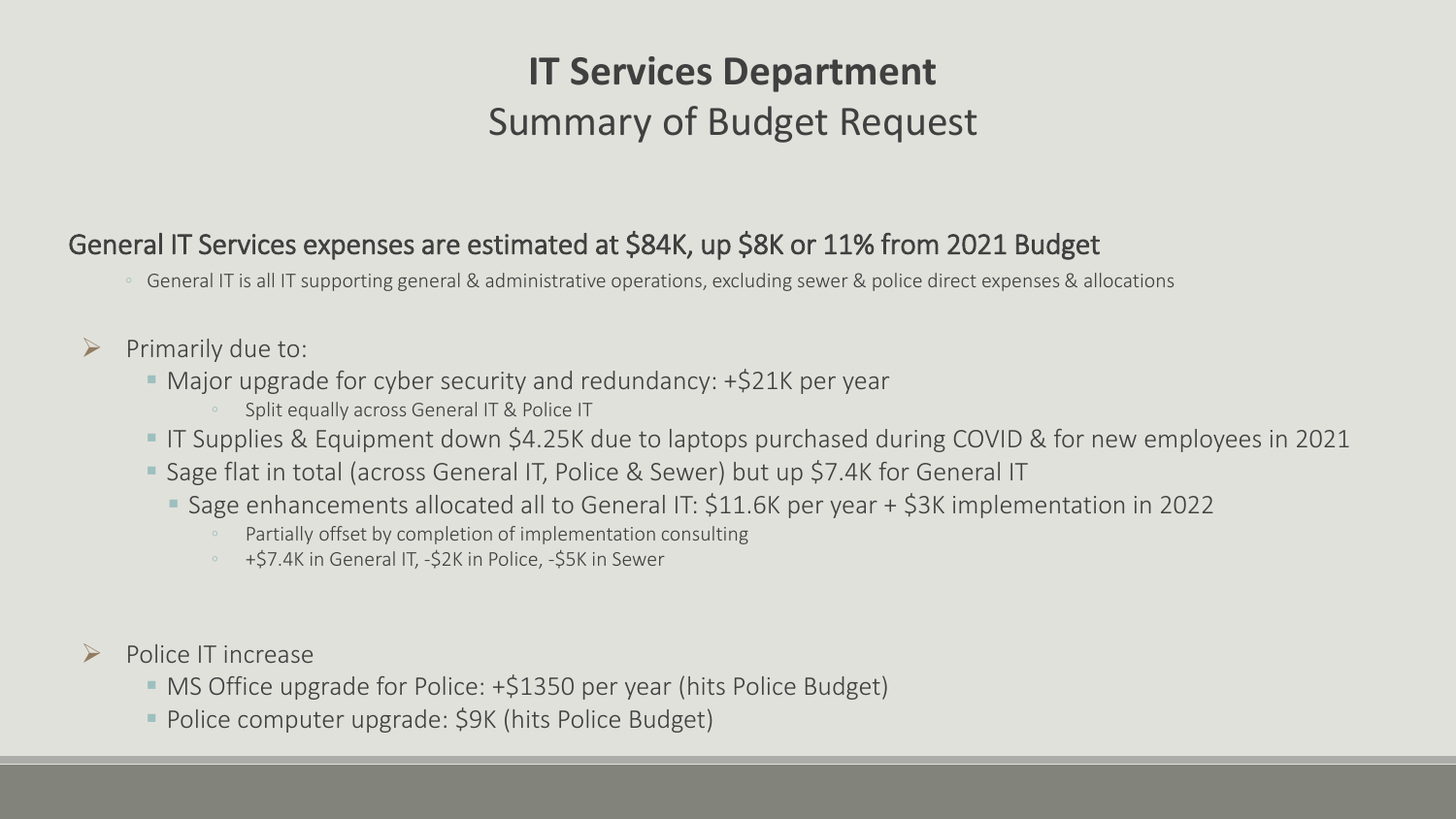## IT Summary of Major Items Requested

- $\triangleright$  Major upgrade for cyber security and redundancy: +\$21K per year
	- All Covered estimate: One-time \$995 & Additional monthly fee of \$1,255
		- **Email Protection & Defense**
		- **Managed vulnerability scan**
		- **Security awareness training**
	- Arete: \$500 per month fee
		- Arete Managed Detection and Response (MDR) Service.
		- Includes SentinelOne Complete endpoint protection software, with Ranger Network Visibility and Control, and Arete monitoring and response service
- $\triangleright$  MS Office : +\$1350 per year
	- All Police upgraded to \$20/month MS 365 as individual computer licenses expired.
	- Budget assumes we retain email for committee members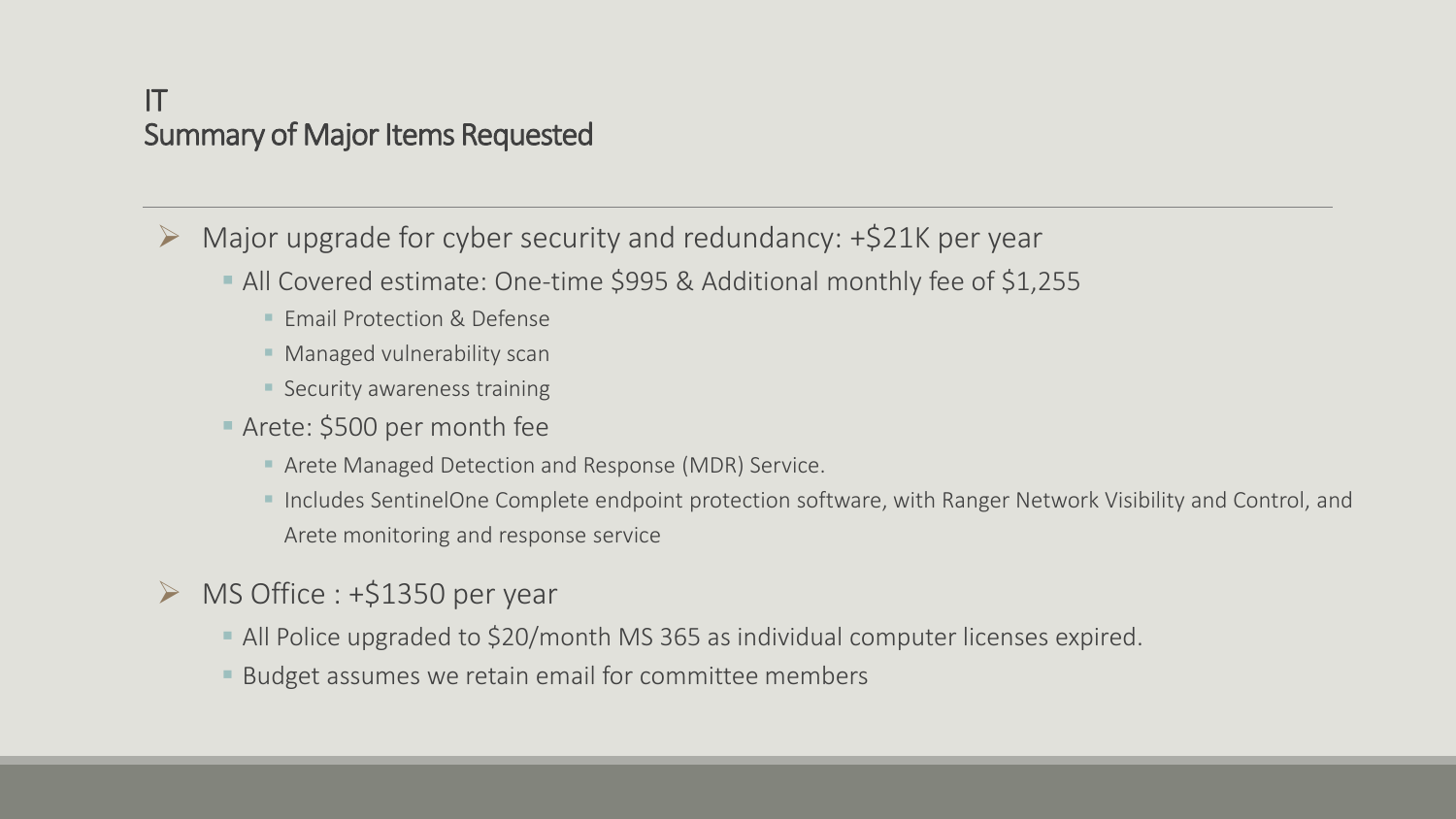# Sage Enhancements Options: Recommend pursuing for more information/proof of concept

- Automated AP/Bill Pay extension (e.g. Bill.com);  $$10K$  per year +  $$3K$  implementation (but likely save  $$30K$ worth of staff time)
	- Object Character Recognition (OCR) IF it worked well for the invoices we pay, it would save a lot of time. Would need to see test cases to be confident it would read complicated bills.
	- Automated payment included: they cut & mail checks, send ACHs or pay by credit card. Board would approve checks electronically. Would save a tremendous amount of effort. Bill.com would pull one amount from our bank and pay all. This would also drastically reduce bank reconciliation effort.
	- Would likely cut time in half for Accounts Payable and Bank Reconciliations, saving ~\$30K worth of staff time (58 hours per month)
- Spend Management: \$1260 per year (likely to save \$3K worth of staff time at 8 hrs per month)
	- Automatically flags as inputting over budget transaction, which would also ensure the coding is correctly against a budgeted combination; would eliminate clean-up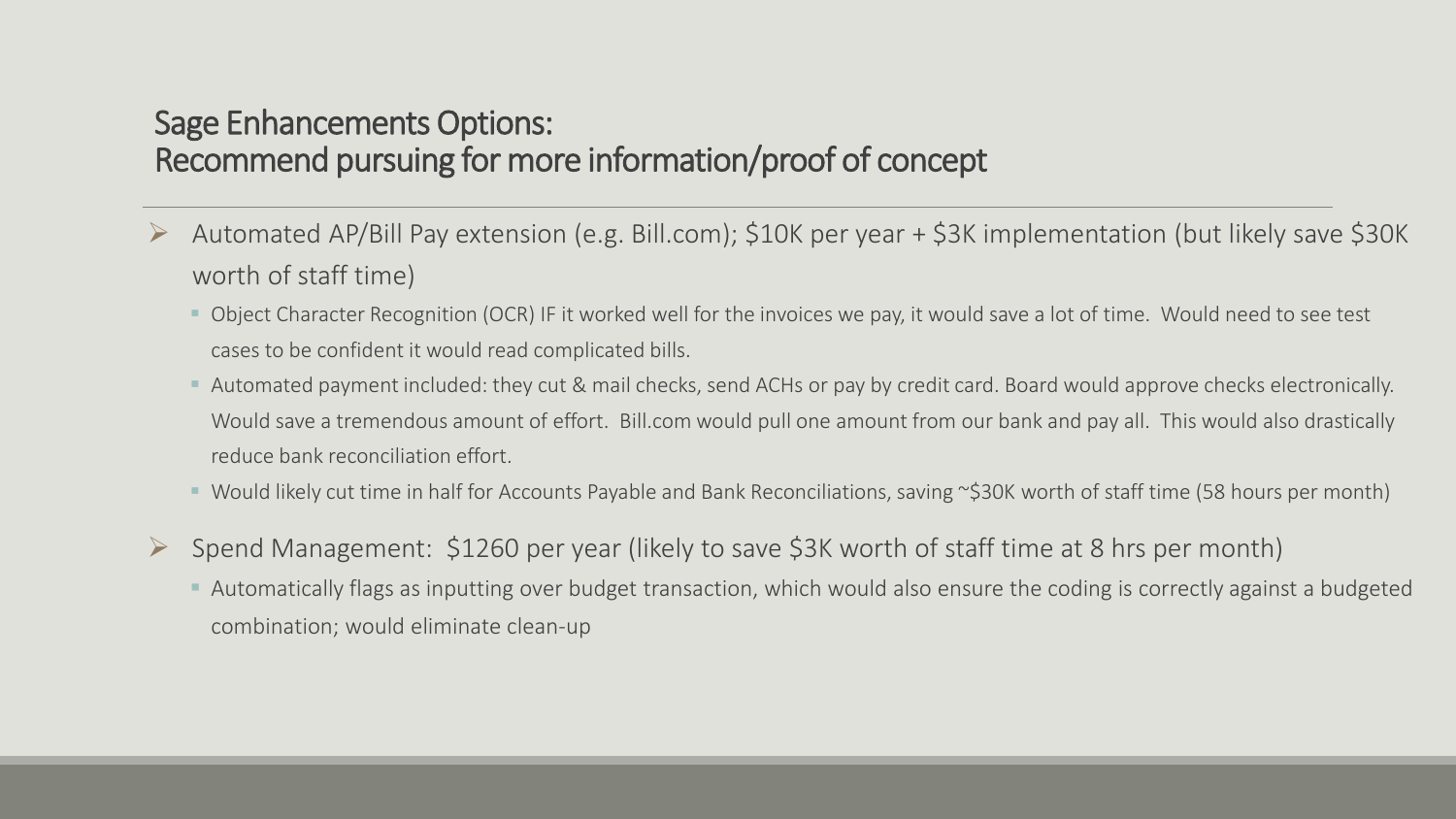# Sage Enhancements Options: Recommend holding

- $\triangleright$  Interactive Custom Report Writer \$4,320 per year, staff time saved depends on future desires of Board
	- Advanced reporting, formatting and visualization of data
	- This would save the team several hours per month to automate current reports (bill voucher) & enhance monthly report
		- **Likely only a \$3K savings**
	- What else does the Board want in terms of reporting?
- $\triangleright$  Sage Budgeting and Planning: \$7K per year;  $\sim$ \$2K one-time consulting set-up costs
	- **F** Forecasting and Budgeting would be done directly in Sage with rule-based models
	- **Public presentation of budget would be enhanced**
	- Dynamic scenario management; could change and show immediately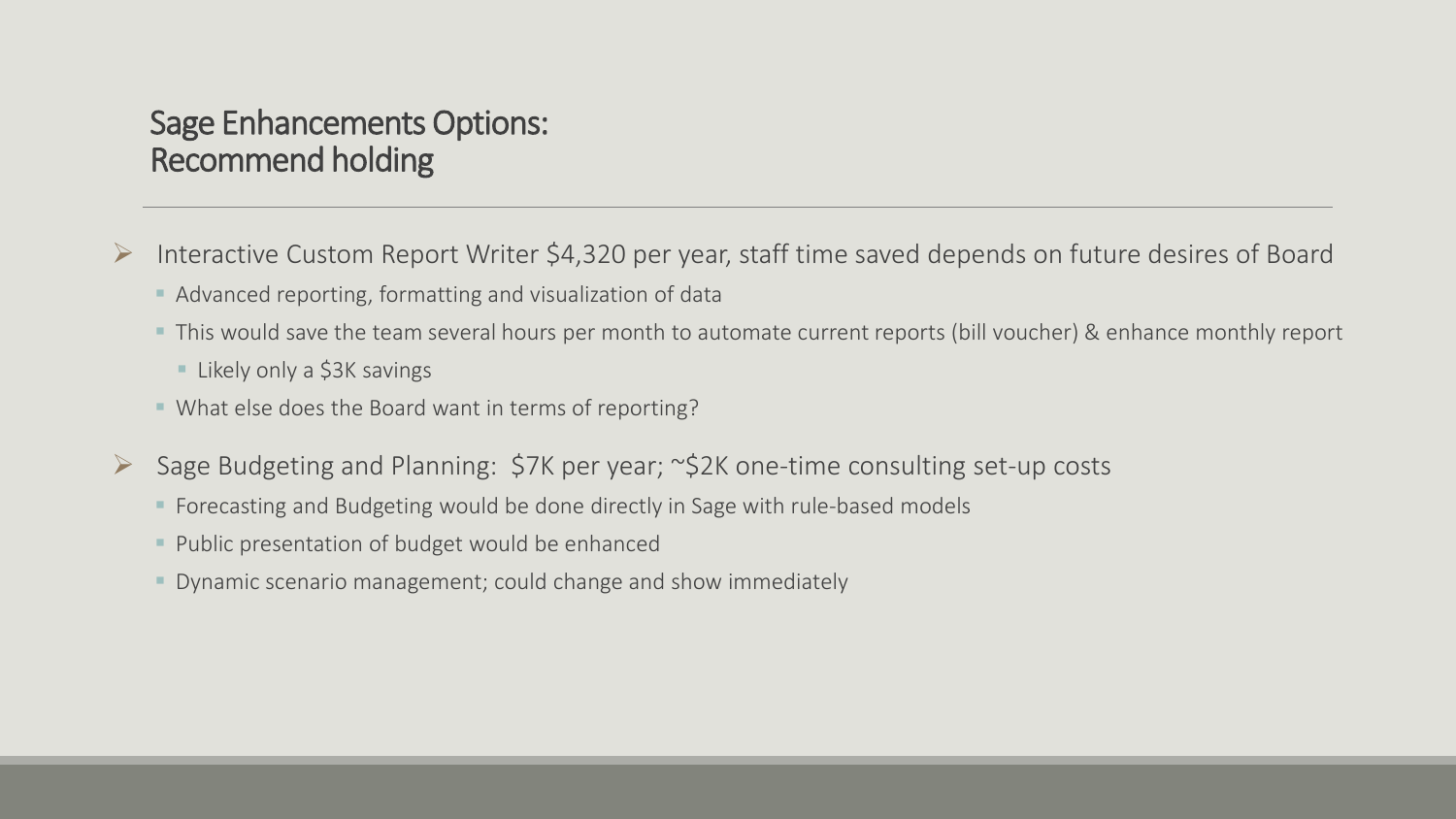## $\triangleright$  Police computer replacement: \$9K in 2022

- Tentatively including 4-8 replacements through 2021 & 2022
- Many Police computers are very outdated; currently completing inventory
- All users that have worked from home have been using their personal devices; highly discouraged in light of cyber attacks. Can't protect unknown entry points.
	- Chief, Detective, Admin plus possibly 1 officer need laptops to be purchased asap
	- Will likely test Surface Pro Tablet as their laptop which can also provide benefits in the field
	- Reallocate their current desktops
- Desired floor plan changes include one person per cube, which will require each to have a PC (currently share) +4
- $\triangleright$  Document management/sharing deferring to potential for future
	- Do we need a central solution for BOS and Committess (vs. emailing attachments or linking to public website)?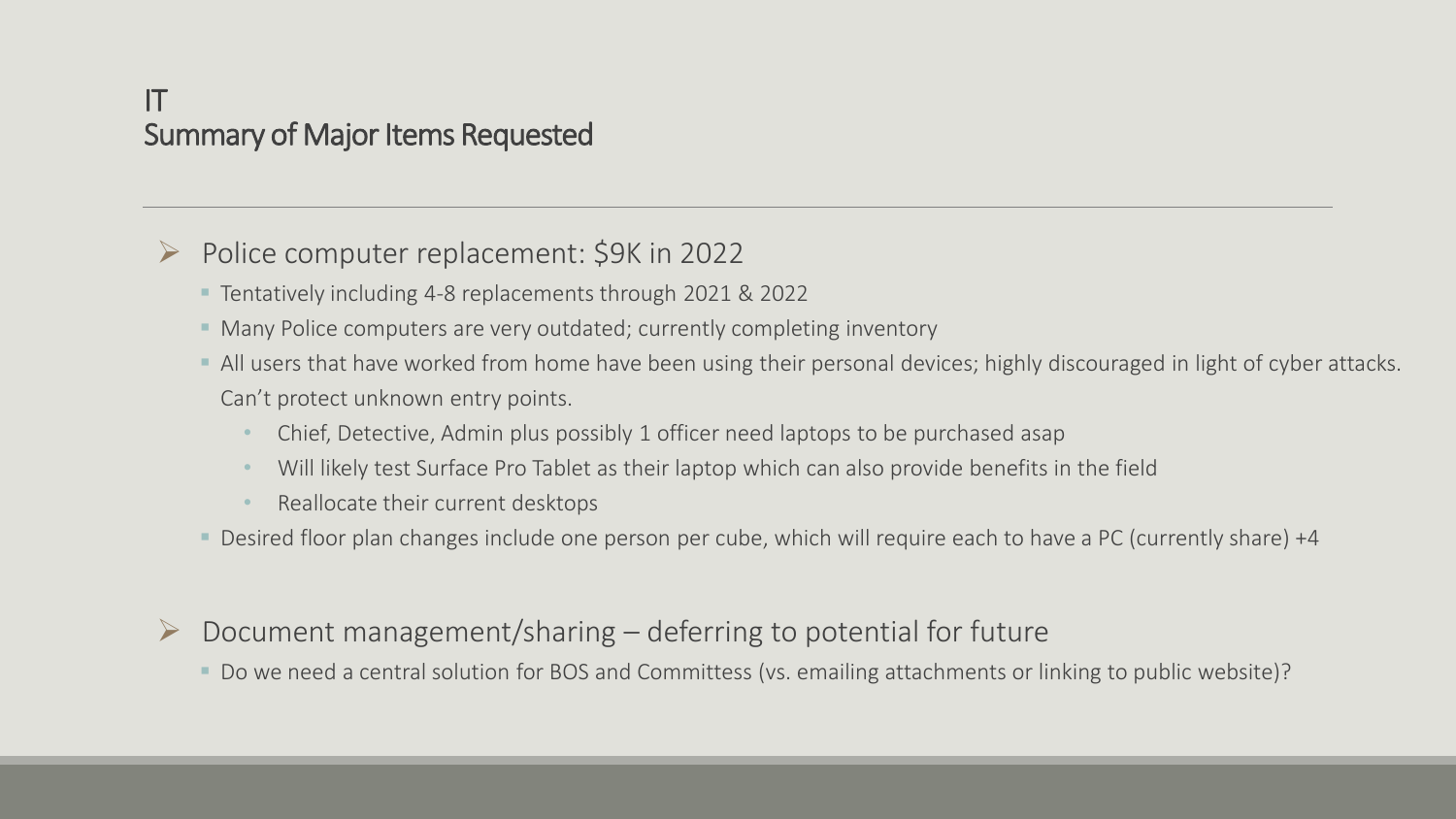# Engineering Department

- $\triangleright$  Engineering expenses estimated at \$619K
	- Engineering for the Chandler Mill portion of the Kennett Gateway: \$392K
		- Budget assumes no expenses for W South Street final design given expense constraints & prioritization of Chandler Mill completion
	- MS4-required investments in the Revolving Water Fund: \$157K
		- Pending DEP approval so didn't happen in 2021 as budgeted
	- MS4 general support (annual report, TMDL plan interactions with DEP, general basin & MS4 compliance issues) \$30K
	- General Engineering: \$2K/month run-rate plus \$8K in special projects: \$32K
	- HOA landscaping inspections required every 4 years; due in 2022: \$8K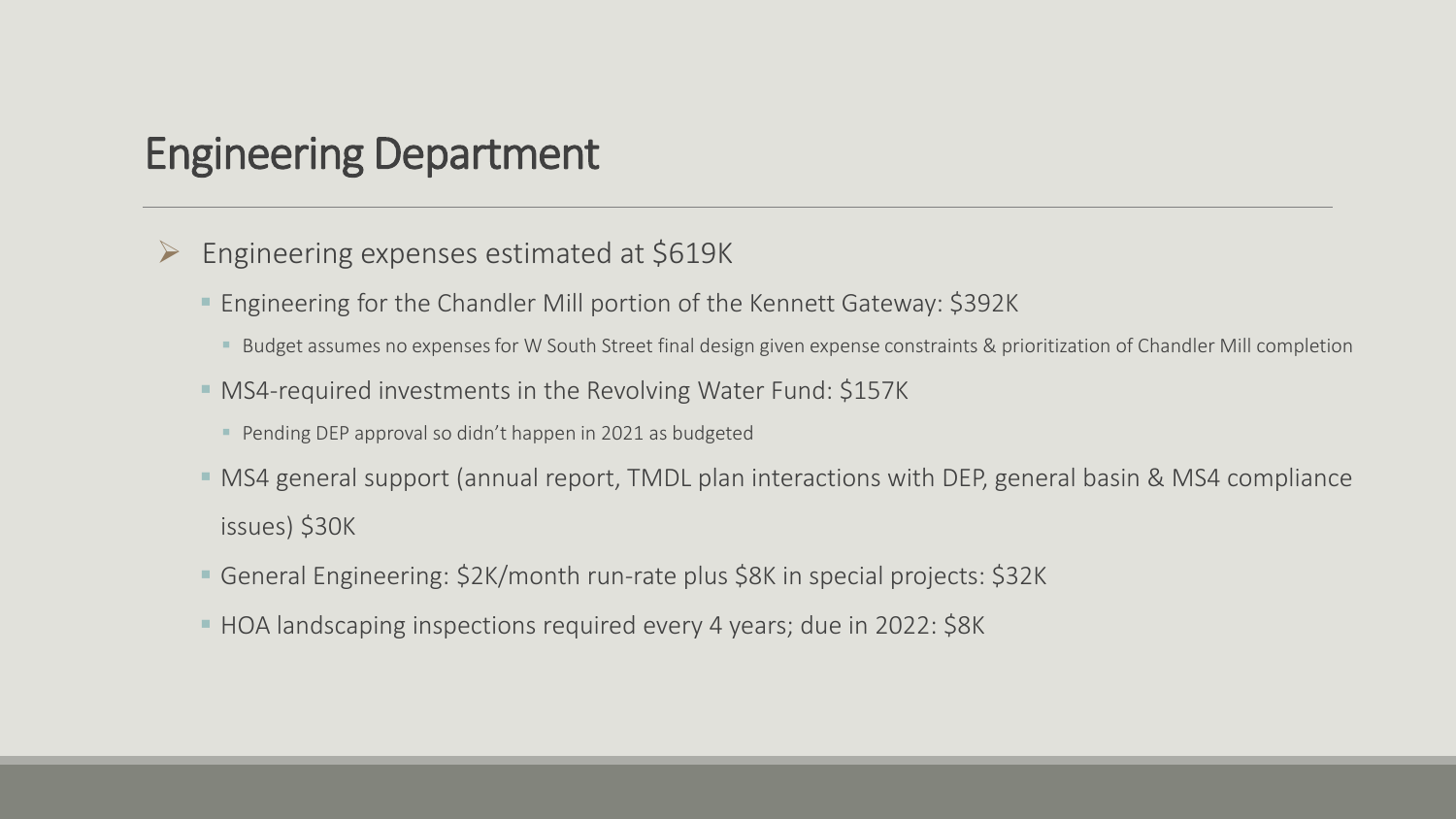

## **Sewer Department** Summary of Budget Request

#### **Sewer Operating Net Gain is estimated at \$10k, \$8k decrease from 2021 Budget**

- Treatment of sewage is 71% of total operating expenses
- Engineering includes 2-year effort to develop Act 537 Plan (DEP-required plan to assess, address and plan for sewer infrastructure)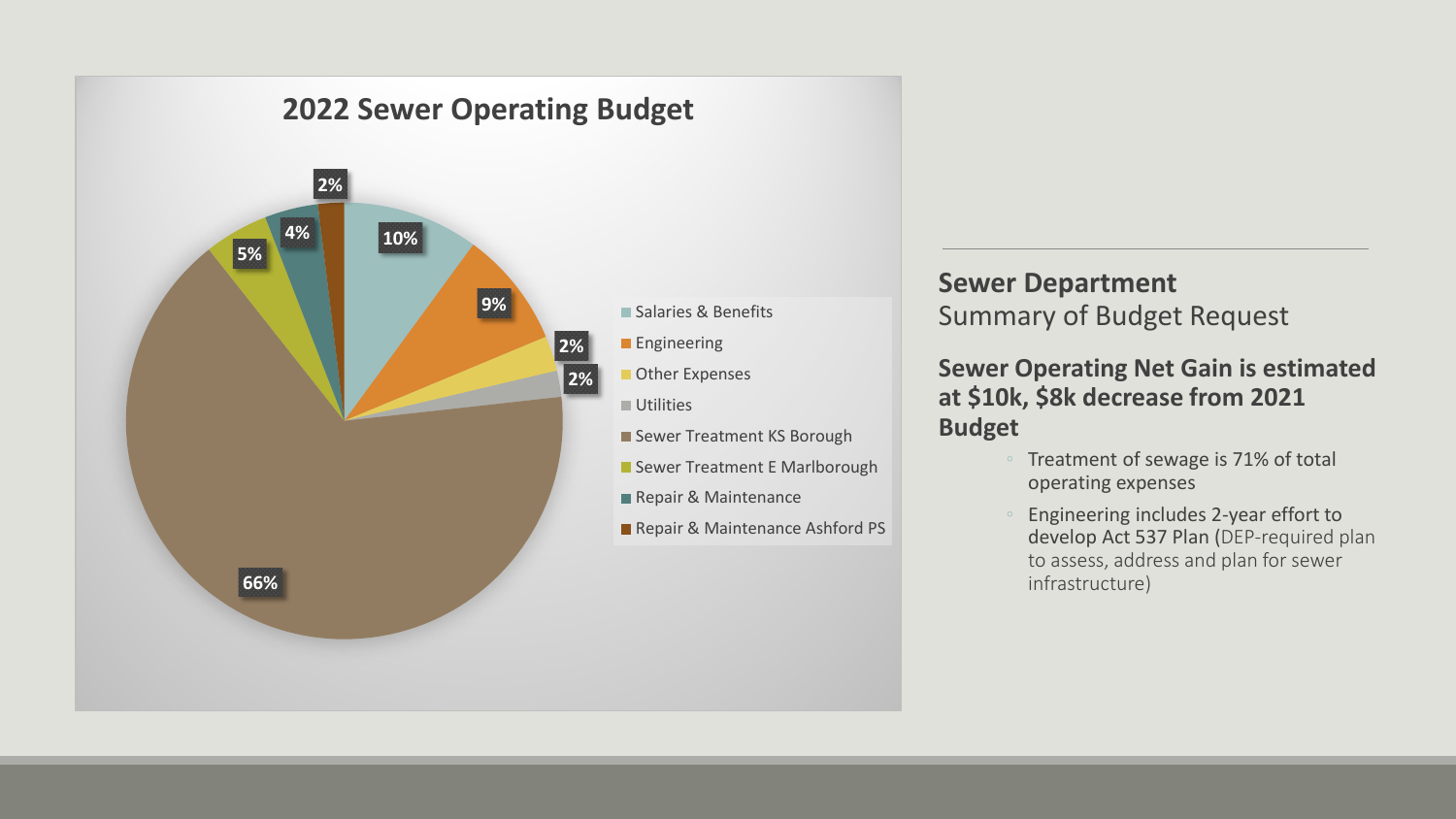# **Sewer Department** Summary of Budget Request

#### $\triangleright$  Revenue:

- Sewer Fees estimated at \$1.28M, \$48k or 4% increase
	- No rate change: Sewer Fees for water usage accounts to remain at \$75 for the first 5,000 gallons and \$15 for each additional 1,000 gallons
	- **Stonehouse, Sinclair Springs & The Flats are fully occupied**
	- Kennett Gateway estimated to start being occupied at the end of 2022
	- Water usage assumed to dip a little since more people are returning to work/school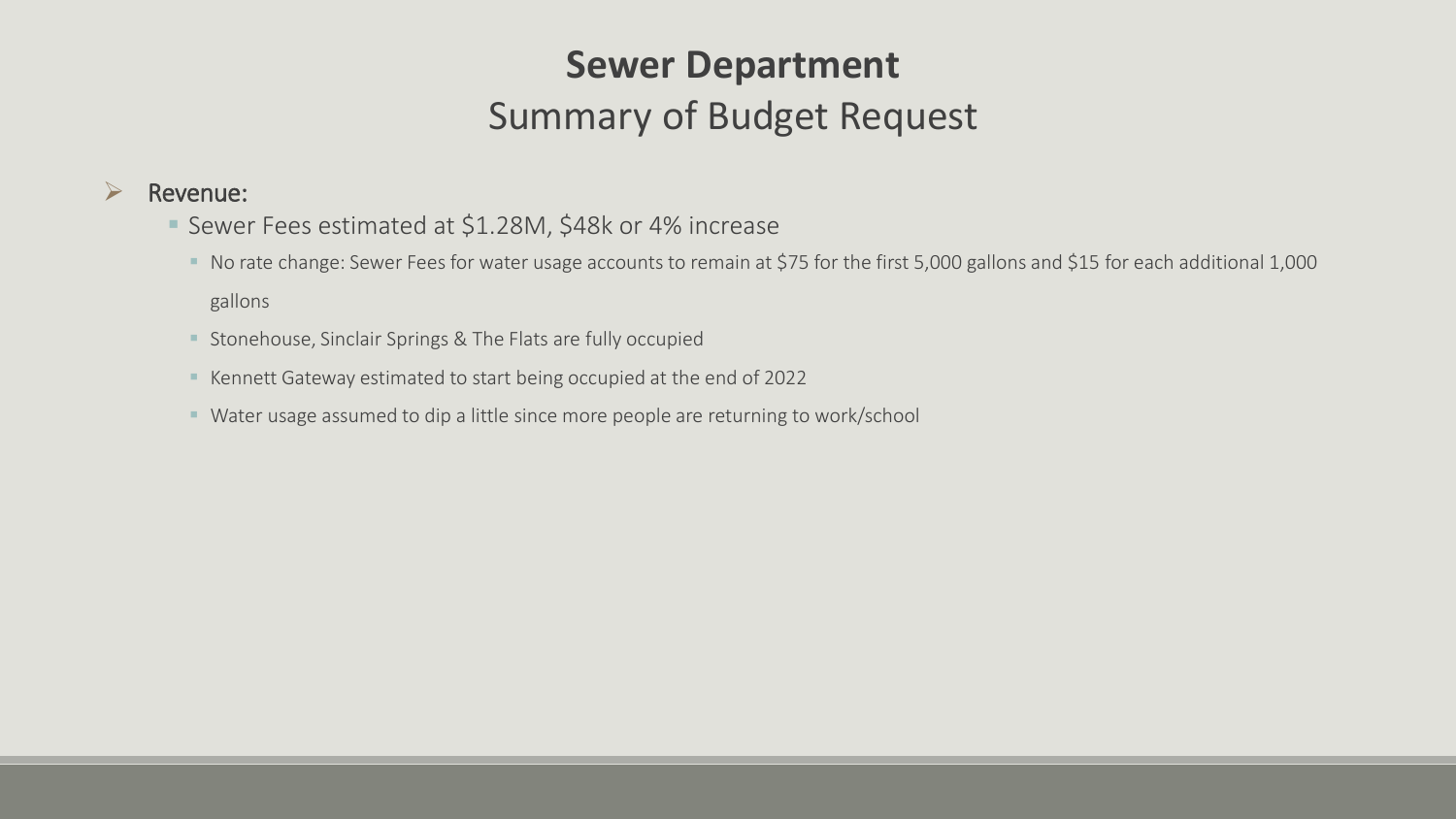# **Sewer Department** Summary of Budget Request

- Total Expenses estimated at \$1.27M, \$56k or 5% increase from 2021 budget
	- Salaries and Benefits are increasing about 10% due to addition of finance team member and increase in wages/salaries
	- Repair & Maintenance Increase of \$29k or 166%
		- \$27k for estimated video inspection of 2 miles of sewer gravity mains to identify infiltration & enable preventative maintenance (\$2.60 per lineal square foot)
	- Ashford Pump Station Repair & Maintenance Increase of \$5k or 23%
		- New contract to maintain (Septic and Sand Bed pumping) to prevent costly emergency repair (\$4800/year)
	- Act 537 Plan Phase 1 \$75K + \$7.5K to operationalize
		- Act 537 Plan is a DEP-required plan to assess, address and plan for sewer infrastructure
	- Bank Service Fees estimated at \$7k, increase of \$4k or 119%
		- More residents utilizing credit card portal for sewer payments = increased fees absorbed by Township
		- LockBox fees running about \$500/month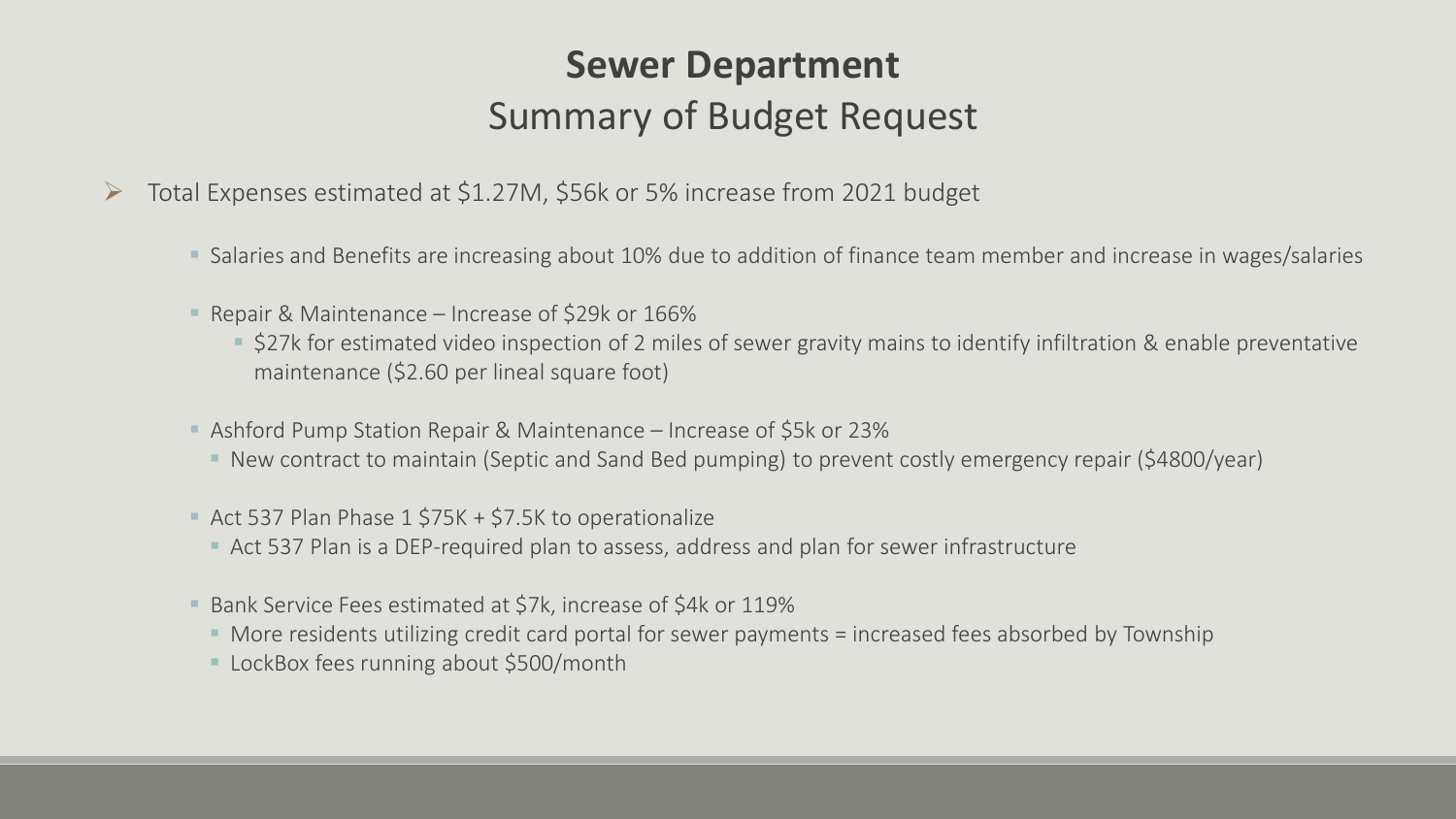# **Sewer Capital** Summary of Budget Request

## $\triangleright$  Capital Revenue:

- Sewer Tapping Fees is estimated at \$424k, increase of \$190k or 81% from 2021
	- Tapping fees are \$7316 per EDU
	- 2022 estimates:
		- 53 EDUs for Kennett Gateway (\$388k)
		- 5 EDUs for contingency (\$36k)
		- 2021 Forecast includes 67 EDUs not in original budget for Kennett Gateway and Avello
			- If received in 2022, would increase revenue by \$482k to a total of \$907k

## $\triangleright$  Capital Expenses:

- Sewer Tapping Passthrough estimated at \$130k, increase of \$60k or 85% from 2021
	- **S2317 per EDU is paid to Kennett Borough**
	- If Kennett Gateway and Avello payments are received in 2022, expense would increase \$155k to a total of \$285k
- Capital Construction (\$30k)
	- Three (3) electrical panels to be replaced at Ashford Pump Station
- Capitalized Vehicles/Equipment (\$9k)
	- Three (3) generators for each pump at Ashford Pump Station
- **P** Planning underway for capital improvements to the sewer infrastructure; timing unknown

## $\triangleright$  Net:

■ The net inflow of \$256k will go to the Sewer reserve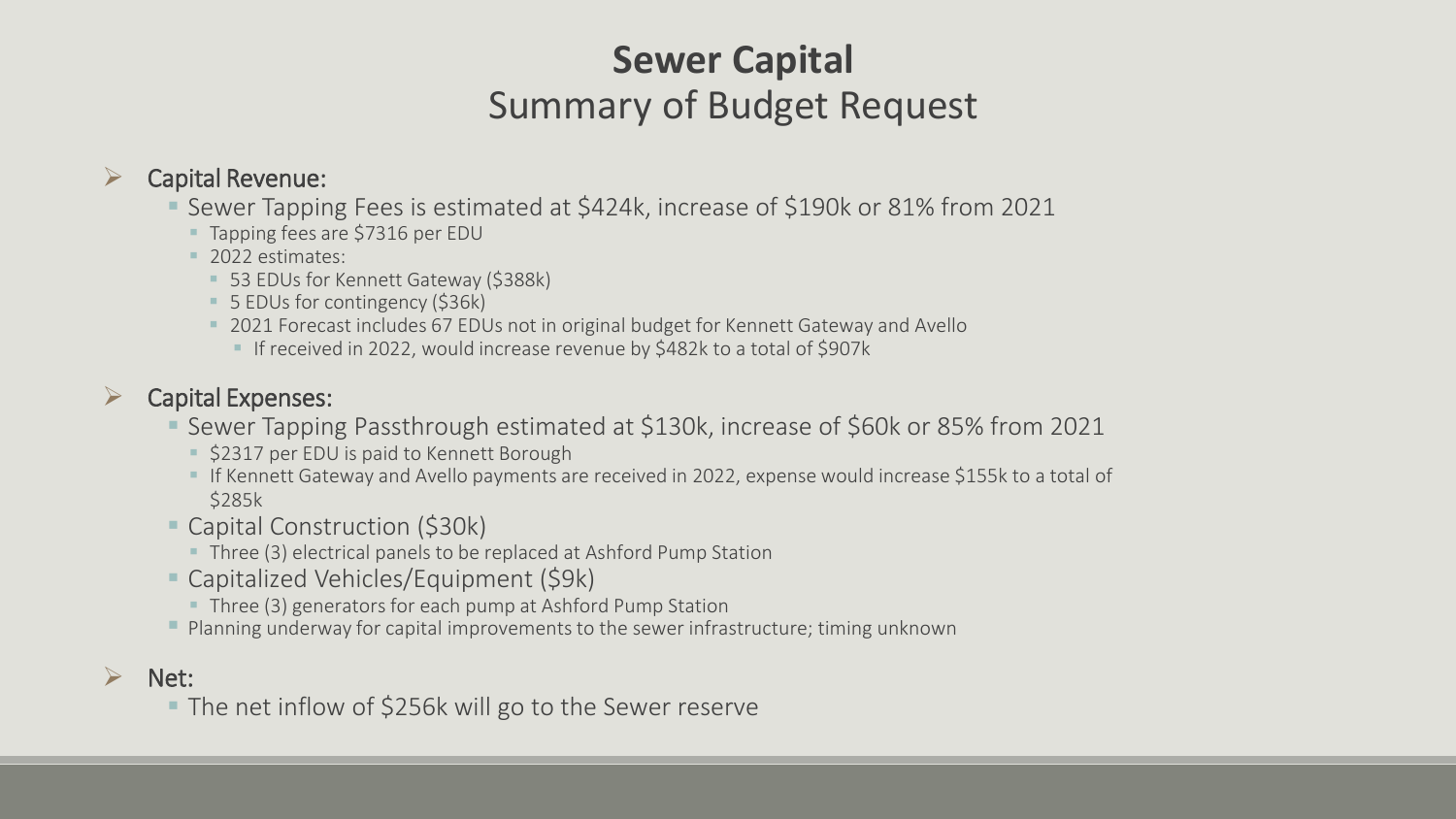# Kennett Regional EMS Commission; October 26, 2021:

# Results in Kennett Township Contribution for 2022 of \$746K, increase of \$180K from 2021 Budget

- **Total Commission Budget Increase of \$591K (30%)**
	- *Increase addresses multi-year deficit spending by companies who have been insufficiently funded*
	- *Increase was unanimously approved by the 6 commission municipalities*

#### → **Fire and ambulance changes total \$500K or ~25%**

- Ambulance Consolidation Savings **= (\$250K)**
- Paid Fire Increase (+4 firefighters @ \$125K each) **= \$500K**
	- o *Paid fire to fill gaps in volunteer availability during business hours*
- **Fire Volunteer Recruitment and Retention**
- → **Inflation (personnel and other) ~10%**
	- *Ambulance increases are limited to supply cost increases & market-based pay increase*

#### **Results in Kennett Township Contribution for 2022 of \$746K**

- Increase of \$180K from \$566K in 2021 Budget (Q1-2 \$134K + Q3-4 \$148K)
- Increase of \$156K from \$591K 2021 Annualized (Q3-Q4 rate of \$148K x 4)
- Kennett Township allocation of total is 29.2% for 2022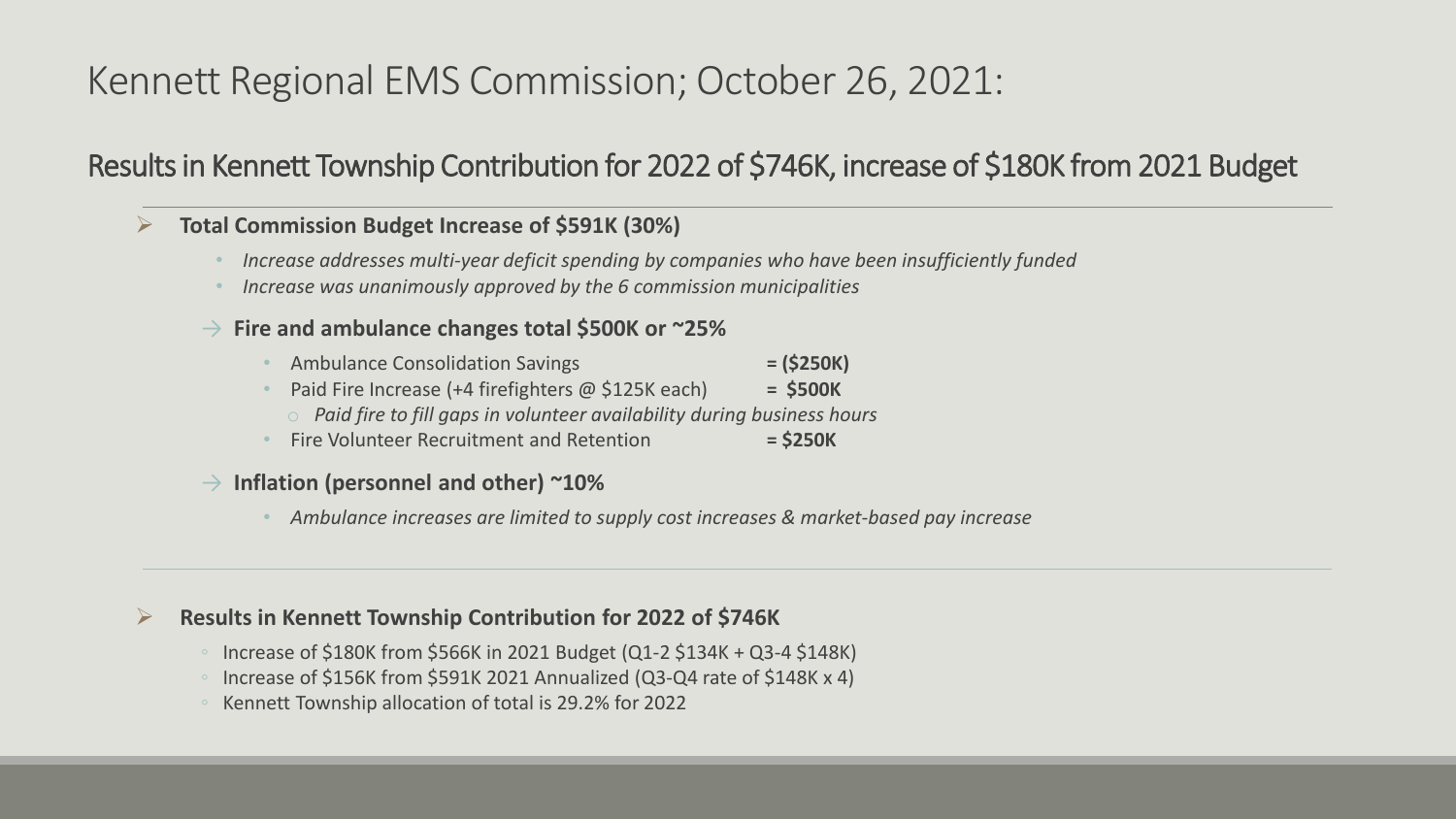#### Kennett Township 2022 Budget Draft General Fund Expenses for Select Departments

|                                    |                   |                                 |                                                                                                                                                                                                                                            |              |                                            |         |               | Actuals as of |              | 10/20/2021 |                   |    |                       |                          |                    |        |  |  |  |  |  |  |  |  |                         |  |  |  |  |  |  |  |                             |  |                                            |                      |
|------------------------------------|-------------------|---------------------------------|--------------------------------------------------------------------------------------------------------------------------------------------------------------------------------------------------------------------------------------------|--------------|--------------------------------------------|---------|---------------|---------------|--------------|------------|-------------------|----|-----------------------|--------------------------|--------------------|--------|--|--|--|--|--|--|--|--|-------------------------|--|--|--|--|--|--|--|-----------------------------|--|--------------------------------------------|----------------------|
| <b>Sage Dept</b><br><b>Name</b>    | <b>Sage</b><br>GL | <b>Sage GL Account Name</b>     | 2022 Comment                                                                                                                                                                                                                               |              | 2020<br><b>Full Year</b><br><b>Actuals</b> |         |               |               |              |            |                   |    | 2021<br><b>Budget</b> |                          | 2021<br><b>YTD</b> |        |  |  |  |  |  |  |  |  | 2021<br><b>Forecast</b> |  |  |  |  |  |  |  | 2022 Budget<br><b>Draft</b> |  | \$2022<br><b>Budget vs.</b><br>2021 Budget | % 2022B vs.<br>2021B |
| <b>IT Services</b>                 | 52130             | IT Supplies & Equipment         | 2021 Forecast: 2 laptops for new hires + 1 for storm water<br>inspection employee. New monitors needed for some staff. 2022<br>likely wouldn't need any new computers but including one for<br>replacement/contingency)                    | \$           | $6,662$ \$                                 |         | $6,500$ \$    |               | $148 \mid 5$ |            | $7,398$ \$        |    | 2,250                 | I\$                      | (4,250)            | $-65%$ |  |  |  |  |  |  |  |  |                         |  |  |  |  |  |  |  |                             |  |                                            |                      |
|                                    | 54520             | <b>IT Services</b>              | All Covered Monthly Support, MS and network licenses, enhanced<br>cyber security (\$32.3K); CivicPlus website (\$3.8K); Cityforce Permit<br>System (\$3.2K); Laserfische doc storage (\$2K); Adobe (\$1.8K); Zoom<br>(\$1K); Misc. (\$2K)  | $\mathsf{S}$ | 57,762                                     | - Ś     | $41,120$ \$   |               | 26,007       | \$         | $41,120$ \$       |    | 46,100                |                          | 4,980              | 12%    |  |  |  |  |  |  |  |  |                         |  |  |  |  |  |  |  |                             |  |                                            |                      |
|                                    | 54521             | IT Systems - Finance/Accounting | Started breaking out in 2021. Payroll software & services (\$4K);<br>Sage Intaact GL (\$25.5K annual license split 70% Admin IT Dept, 15%<br>Sewer, 15% Police + \$14,400 in enhancements that will save staff<br>more than that in time). |              |                                            | $\zeta$ | $28,500$ \$   |               | 25,231       | <b>S</b>   | $31,735$ \$       |    | 35,900                | l \$                     | 7,400              | 26%    |  |  |  |  |  |  |  |  |                         |  |  |  |  |  |  |  |                             |  |                                            |                      |
| <b>IT Services</b><br><b>Total</b> |                   |                                 |                                                                                                                                                                                                                                            |              | 64,424                                     |         | 76,120 \$     |               | 51,386       | - \$       | 80,253            | -S | 84,250                | - \$                     | 8,130              | 11%    |  |  |  |  |  |  |  |  |                         |  |  |  |  |  |  |  |                             |  |                                            |                      |
| <b>Police</b>                      | 54520             | <b>IT Services</b>              | IT support (\$2.5Kmth); Intellig. databases (Lexis Nex. \$1.8K &<br>Magloclen \$400); Cody \$5.2K; Alloc. of GL \$4K; Sched. sys \$1650;<br>misc \$2K; computers (4*3000) if space moves to one computer per<br>officer.                   | \$           | 40,383                                     | ∣\$     | $40,100$ \$   |               | $26,929$ \$  |            | 41,200 $\vert$ \$ |    | 57,050                | $\vert$ \$               | 16,950             | 42%    |  |  |  |  |  |  |  |  |                         |  |  |  |  |  |  |  |                             |  |                                            |                      |
| <b>Police Total</b>                |                   |                                 |                                                                                                                                                                                                                                            |              | 40,383                                     |         | $40,100$ \$   |               | 26,929       | - \$       | 41,200            |    | 57,050                | - \$                     | 16,950             | 42%    |  |  |  |  |  |  |  |  |                         |  |  |  |  |  |  |  |                             |  |                                            |                      |
| <b>Sewer</b>                       | 54520             | <b>IT Services</b>              | \$6500 for annual maint agreement for sewer system; \$4000<br>allocations for G/L.                                                                                                                                                         | \$           | 14,295                                     | ∣\$     | $15,500$   \$ |               | $14,594$ \$  |            | $14,405$ \$       |    | 10,500                | $\vert$ \$               | (5,000)            | $-32%$ |  |  |  |  |  |  |  |  |                         |  |  |  |  |  |  |  |                             |  |                                            |                      |
| <b>Sewer Total</b>                 |                   |                                 |                                                                                                                                                                                                                                            |              | 14,295                                     |         | $15,500$ \$   |               | 14,594       | - S        | 14,405            |    | 10,500                |                          | (5,000)            | $-32%$ |  |  |  |  |  |  |  |  |                         |  |  |  |  |  |  |  |                             |  |                                            |                      |
| <b>Grand Total</b>                 |                   |                                 |                                                                                                                                                                                                                                            |              | 119,101                                    | -S.     | 131,720       |               | 92,908       | S.         | 135,858           | -S | 151,800               | $\overline{\phantom{a}}$ | 20,080             | 15%    |  |  |  |  |  |  |  |  |                         |  |  |  |  |  |  |  |                             |  |                                            |                      |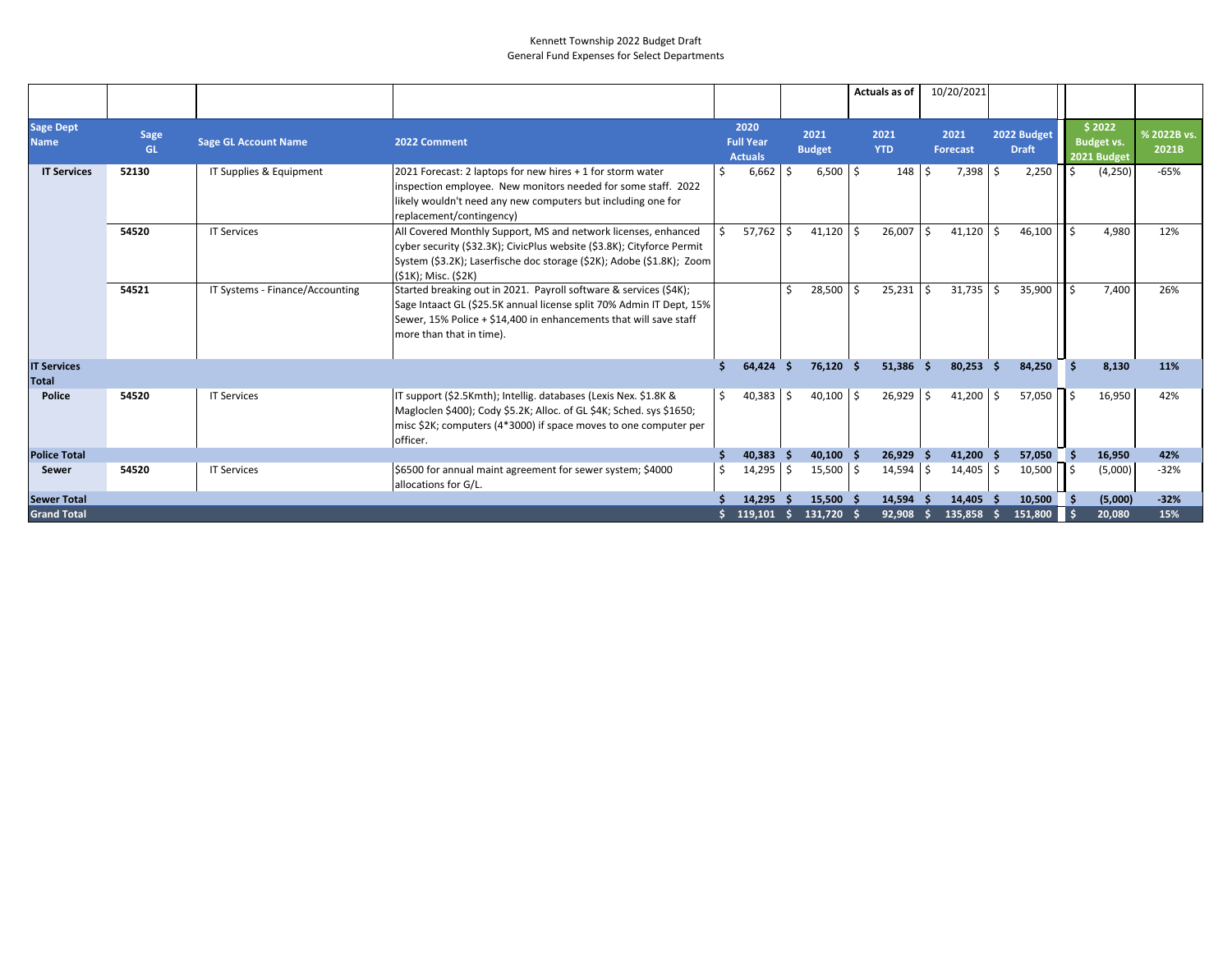#### Kennett Township 2022 Budget Draft General Fund Expenses for Select Departments

|                                             |                   |                                         |                                                                                                                                                                                                                                                                                                                                                                                                                                                                                                            |     |                                            |    |                             |    | Actuals as of            |    | 10/20/2021              |                             |     |                                            |                      |
|---------------------------------------------|-------------------|-----------------------------------------|------------------------------------------------------------------------------------------------------------------------------------------------------------------------------------------------------------------------------------------------------------------------------------------------------------------------------------------------------------------------------------------------------------------------------------------------------------------------------------------------------------|-----|--------------------------------------------|----|-----------------------------|----|--------------------------|----|-------------------------|-----------------------------|-----|--------------------------------------------|----------------------|
| Sage Dept<br><b>Name</b>                    | <b>Sage</b><br>GL | <b>Sage GL Account Name</b>             | 2022 Comment                                                                                                                                                                                                                                                                                                                                                                                                                                                                                               |     | 2020<br><b>Full Year</b><br><b>Actuals</b> |    | 2021<br><b>Budget</b>       |    | 2021<br><b>YTD</b>       |    | 2021<br><b>Forecast</b> | 2022 Budget<br><b>Draft</b> |     | \$2022<br><b>Budget vs.</b><br>2021 Budget | % 2022B vs.<br>2021B |
| <b>Engineering</b><br><b>Services</b>       | 53130             | <b>Engineering Services</b>             | Run-rate of \$2K/month general engineering expenses + \$8K for misc project<br>run-rate.                                                                                                                                                                                                                                                                                                                                                                                                                   | ∣\$ | $54,241$ \$                                |    | $18,000$ \$                 |    | $25,430$   \$            |    | $32,000$   \$           | 32,000                      | IS. | 14,000                                     | 78%                  |
|                                             | 53131             | <b>Engineering Services - MS4</b>       | (2021 Forecast: MS4 bills haven't come through yet. Expecting Revolving<br>Water Fund pushing to 2022. Assuming won't get DEP approval in 2021)<br>Revolving Water Fund (RWF) \$157K; \$30K general MS4 work (annual report,<br>TMDL plan interactions with DEP, RWF s                                                                                                                                                                                                                                     | Ŝ.  | $113,034$   \$                             |    | $217,000$ \$                |    | $5,982$ \$               |    | $30,000$   \$           | 187,000                     |     | (30,000)                                   | $-14%$               |
|                                             | 53132             | <b>Engineering Serv - Grant Writing</b> | No expected grant writing or lobbying in 2022                                                                                                                                                                                                                                                                                                                                                                                                                                                              | \$  | $33,030$   \$                              |    | $17,500$ \$                 |    | $17,510$ \$              |    | $17,510$ \$             | $\overline{\phantom{a}}$    |     | (17,500)                                   | $-100%$              |
|                                             | 53133             | <b>Engineering Serv - Traffic</b>       | To be reimbursed by E. Marlborough. We have already met our match.                                                                                                                                                                                                                                                                                                                                                                                                                                         | \$  |                                            | -S |                             | \$ | $18,645$ \$              |    |                         |                             |     |                                            |                      |
|                                             | 53134             | Planning Serv & Landscape Arch          | HOA landscaping inspections required every 4 years. Used 2018 cost adjusted $\frac{1}{5}$<br>for new developments and raise in engineer rates.                                                                                                                                                                                                                                                                                                                                                             |     | $6,978$ \$                                 |    | 5,000                       | -S |                          |    | $\sim$                  | 8,100                       |     | 3,100                                      | 62%                  |
|                                             | 53170             | Trail Consultant (Greenway Project)     | 2021 Forecast includes 56% of \$628K Chandler Mill Final Engineering (TO 9),<br>TO 5, TO 6, TO 7, TO 8, TO 9, McMahon add-ons, feasibility work on trail from<br>the Flats to Anson Nixon. Remaining \$277K in 2022 minus grant reimbursable<br>and match shown separately on lines below (\$166K and \$71K, respectively).<br>2022 also includes \$115K estimate for out of scope items identified to be<br>added. Do not expect construction in 2022. / (?? Additional needed for Anson<br>Nixon trail?) |     | $107,272$ \$                               |    | $15,000$   \$               |    | $292,992$ \$             |    | $353,150$ \$            | 392,003                     |     | 377,003                                    | 2513%                |
|                                             |                   | Trail Consultant (W South Street)       | \$513K estimate for final design on West South Street. Not including in budget<br>given expense constraints. Ideal to do this design in conjunction with design<br>work for needed Sewer improvements running down West South Street,<br>which is likely a Borough project.                                                                                                                                                                                                                                |     |                                            |    |                             |    |                          |    |                         |                             |     |                                            |                      |
|                                             | 54541             | <b>Grant Expenses (Match)</b>           | Match portion: The Greenway Grant allows for 10% engineering expenses<br>$(170K * 10%)$ . Then the approx. \$68K in environmental work could be<br>reimbursed outside the engineering cap at the 70/30 split.                                                                                                                                                                                                                                                                                              | Ś.  |                                            | S  | $1,000$   \$                |    | $\overline{\phantom{0}}$ | -S | 71,400                  |                             |     | (1,000)                                    | $-100%$              |
|                                             |                   | Grant Expenses (Reimbursable)           | Reimbursable portion: The Greenway Grant allows for 10% engineering<br>expenses (170K * 10%). Then the approx. \$68K in environmental work could<br>be reimbursed outside the engineering cap at the 70/30 split. Expect<br>reimbursement will be in 2022.                                                                                                                                                                                                                                                 |     |                                            |    |                             |    |                          |    | \$166,600               |                             |     |                                            |                      |
| <b>Engineering</b><br><b>Services Total</b> |                   |                                         |                                                                                                                                                                                                                                                                                                                                                                                                                                                                                                            |     |                                            |    | $314,556 \div 273,500 \div$ |    | $360,560$ \$             |    | 670,660 \$              | 619,103                     | -S  | 345,603                                    | 126%                 |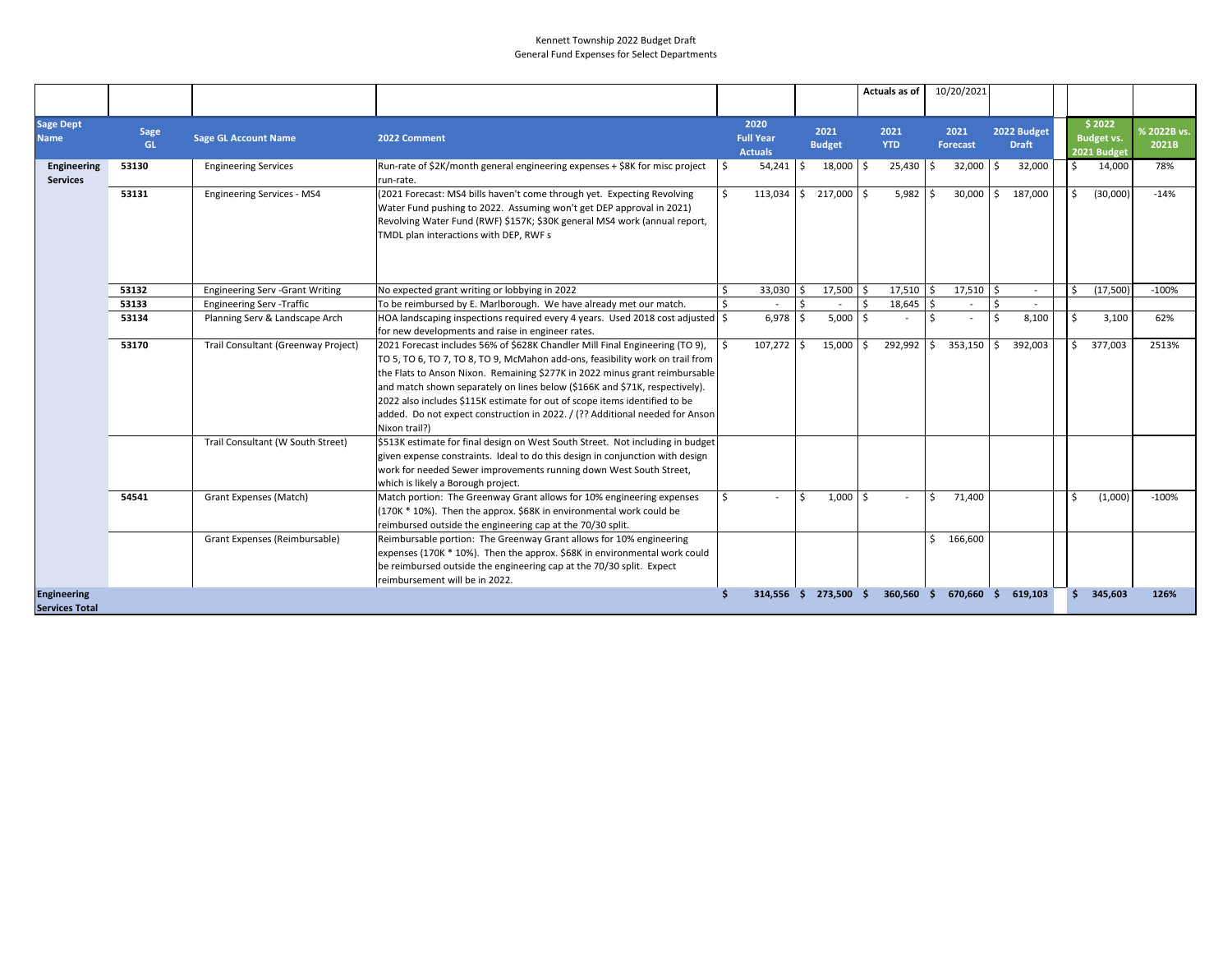## **Kennett Township 2021 Budget**

#### **Sewer**

| <b>Type</b>                    | <b>Sage Account#</b> | <b>Sage Acct Name</b>             | 2022 Comment                                                                                                                                                                                                                                                                                                                                                              |         | 2020<br>Actuals |         | 2021 Budget  |                    | 2021 Forecast     |         | 2022 Budget    |                     | \$2022 Budget<br>vs. 2021<br><b>Forecast</b> | % 2022<br><b>Budget</b><br>vs. 2021<br><b>Forecast</b> |
|--------------------------------|----------------------|-----------------------------------|---------------------------------------------------------------------------------------------------------------------------------------------------------------------------------------------------------------------------------------------------------------------------------------------------------------------------------------------------------------------------|---------|-----------------|---------|--------------|--------------------|-------------------|---------|----------------|---------------------|----------------------------------------------|--------------------------------------------------------|
| <b>Revenue</b>                 | 46412                | <b>Sewer Fees</b>                 | 2022 estimated revenue = 2021 billings                                                                                                                                                                                                                                                                                                                                    |         | \$793,703       |         | \$1,228,186  | $\ddot{\varsigma}$ | 1,581,776         | ∣\$     | $1,276,474$ \$ |                     | (305, 302)                                   | $-19%$                                                 |
|                                | 46451                | Interest Income (Sewer)           | plus new accounts<br>Increase in banking fees lowers monthly<br>balance which is lowering interest income.                                                                                                                                                                                                                                                                | $\zeta$ | $2,672$ \$      |         | $2,000$ \$   |                    | $500 \mid 5$      |         | $1,000$ \$     |                     | 500                                          | 100%                                                   |
|                                | 46499                | Misc Sewer Income                 | Sewer Certifications increased in cost from $\frac{1}{5}$<br>\$5 to \$20 in 2021. Increasing slightly as<br>refinancing and buying/selling has been<br>trending high.                                                                                                                                                                                                     |         | 2,815           | $\zeta$ | 2,500        | \$                 | 2,800             | \$      | 3,000          | $\ddot{\mathsf{S}}$ | 200                                          | 7%                                                     |
| <b>Revenue</b><br><b>Total</b> |                      |                                   |                                                                                                                                                                                                                                                                                                                                                                           |         | 799,190         | S.      | 1,232,686    | $\mathsf{S}$       | $1,585,076$ \$    |         | 1,280,474      | $\mathsf{S}$        | (304, 602)                                   | $-19%$                                                 |
| <b>Expense</b>                 | 51000                | Salaries                          | Allocation                                                                                                                                                                                                                                                                                                                                                                | \$.     |                 |         | $86,921$ \$  |                    | $84,147$ \$       |         | $94,921$ \$    |                     | 10,774                                       | 13%                                                    |
|                                | 51800                | Salaries, Overtime                | Budget is sitting in General Fund                                                                                                                                                                                                                                                                                                                                         |         |                 |         |              | \$                 |                   | $\zeta$ |                |                     |                                              |                                                        |
|                                | 51920                | Social Security & Medicare        | SS 6.2%; Medicare 1.45% of salaries                                                                                                                                                                                                                                                                                                                                       | \$      |                 | \$      | 6,649        | \$                 | 6,437             | -\$     | 7,261          |                     | 824                                          | 13%                                                    |
|                                | 51940                | <b>Unemployment Taxes</b>         | (blank)                                                                                                                                                                                                                                                                                                                                                                   | \$      |                 |         |              |                    |                   |         |                |                     |                                              |                                                        |
|                                | 51960                | Medical & Dental Insurance        | Allocation                                                                                                                                                                                                                                                                                                                                                                |         | 12,607          | \$      | 18,630       | \$                 | $17,548$ \$       |         | 21,605         | l\$                 | 4,057                                        | 23%                                                    |
|                                | 51970                | <b>Employee Pension Plan</b>      | (blank)                                                                                                                                                                                                                                                                                                                                                                   | \$      |                 |         |              |                    |                   |         |                |                     |                                              |                                                        |
|                                | 51980                | Life, Disability, H&L Insurance   | Allocation                                                                                                                                                                                                                                                                                                                                                                | \$      | 302             | \$      | 1,001        | \$                 | 943   \$          |         | 1,089          |                     | 146                                          | 15%                                                    |
|                                | 51990                | <b>Employee Savings Plan</b>      | Allocation                                                                                                                                                                                                                                                                                                                                                                |         |                 |         | $2,608$ \$   |                    | $2,524$ \$        |         | 2,848          |                     | 323                                          | 13%                                                    |
|                                | 53130                | <b>Engineering Services</b>       | Typical run-rate for general assistance +<br>annual DEP required Chapter 94 report +<br>Act 537 Plan (Phase 1 \$75K 2021 (Phase 2<br>\$75K 2022)) + Planning to Operationalize<br>Phase I (\$7.5K). If the Township postpones<br>the Act 537 planning it will exacerbate the<br>current risk of stopping/stalling<br>development due to lack of public sewer<br>capacity. | \$      | 74,896          | \$      | $110,000$ \$ |                    | 55,000 $\vert$ \$ |         | 110,000 \$     |                     | 55,000                                       | 100%                                                   |
|                                | 53140                | Legal Services                    | Keeping budget as placeholder for<br>contingency                                                                                                                                                                                                                                                                                                                          | \$      | 228             | $\zeta$ | $1,500$ \$   |                    | $1,500$ \$        |         | 1,500          |                     |                                              |                                                        |
|                                | 53190                | Sewer Water Readings              | No expected change in water rate from<br><b>CWA</b>                                                                                                                                                                                                                                                                                                                       | \$      | 1,600           | $\zeta$ | $2,000$   \$ |                    | $2,000$ \$        |         | 2,000          |                     |                                              |                                                        |
|                                | 53420                | <b>Printing &amp; Advertising</b> | Cost of Sewer Bills printed and mailed - do<br>not anticipate a major increase.                                                                                                                                                                                                                                                                                           |         |                 | \$      | $2,400$   \$ |                    | $2,500$   \$      |         | 2,500          |                     |                                              |                                                        |
|                                | 53510                | Property & Liability Insurance    | Increasing for normal rate increase.                                                                                                                                                                                                                                                                                                                                      |         |                 |         | 8,000        | \$                 | $6,089$ \$        |         | 6,500          |                     | 411                                          | 7%                                                     |
|                                | 53600                | <b>Utilities</b>                  | Electricity (\$15,700) anticipate increase of<br>7%; CWA (\$900); Borough (\$300); FIOS<br>(\$1450) increased by 2%; Verizon Phones<br>(\$5700); Propane (\$500)                                                                                                                                                                                                          | \$      | 15,177          | $\zeta$ | $23,100$ \$  |                    | $23,100$   \$     |         | $24,550$   \$  |                     | 1,450                                        | 6%                                                     |
|                                | 53640                | Sewer Treatment, KS Borough       | Forecast includes Q3 2020 payments.<br>Budgeted for Q4 2021-Q3 2022 @ \$210k<br>per Quarter                                                                                                                                                                                                                                                                               |         | 542,627         | $\zeta$ | $831,000$ \$ |                    | $1,016,671$ \$    |         | 840,000        | Ŝ.                  | (176, 671)                                   | $-17%$                                                 |
|                                | 53641                | Sewer Treatment, E Marlborough    | 4 quarters $@$ \$15,065 each                                                                                                                                                                                                                                                                                                                                              | S.      | $45,195$ \$     |         | $60,260$ \$  |                    | $60,260$ \$       |         | 60,260         |                     |                                              |                                                        |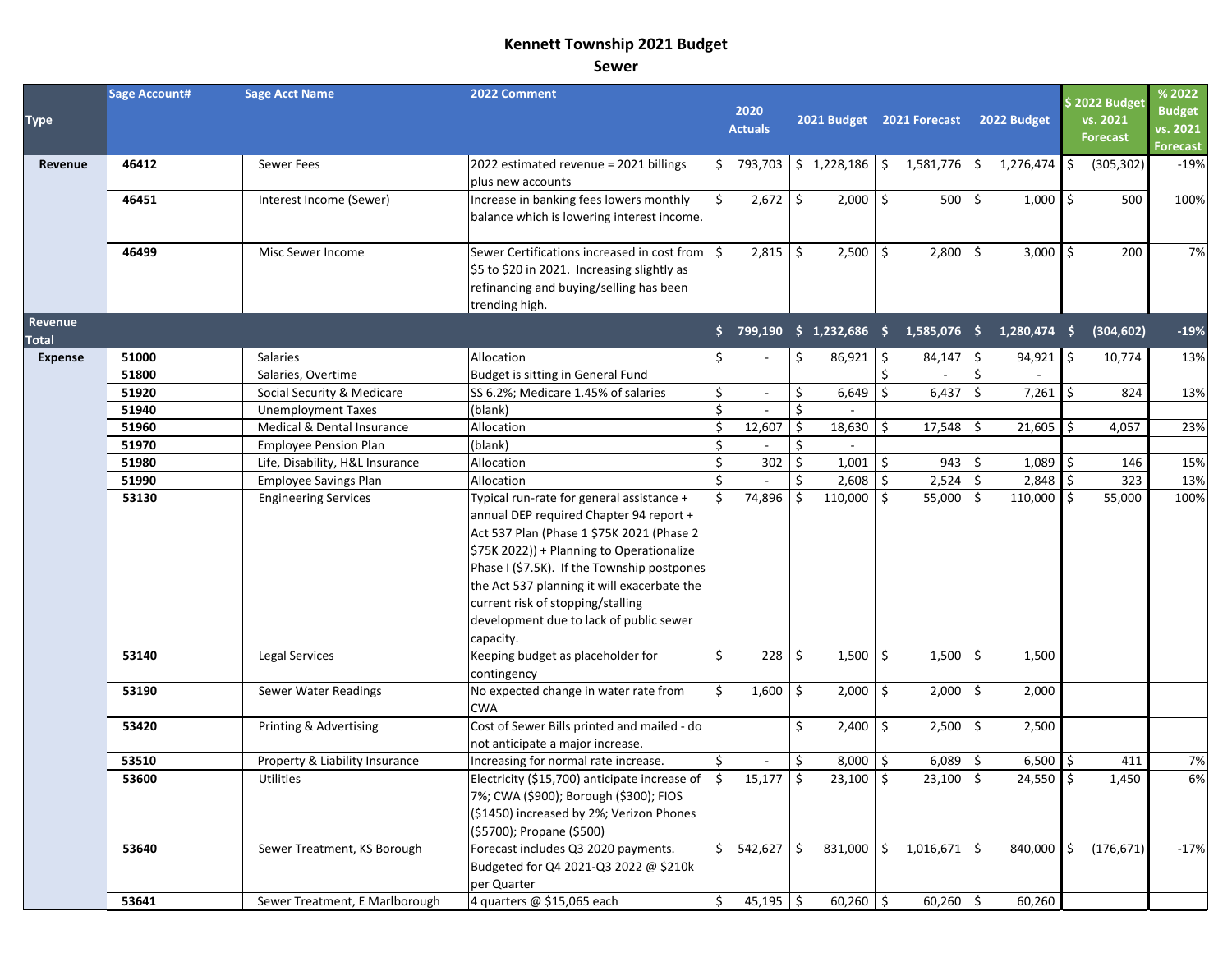#### **Kennett Township 2021 Budget Sewer**

| Type                           | <b>Sage Account#</b> | <b>Sage Acct Name</b>            | 2022 Comment                                                                                                                                                                                                                                                                                                                                                              | 2020<br><b>Actuals</b> |    |                      |                     | 2021 Budget 2021 Forecast |    | 2022 Budget    | \$2022 Budget<br>vs. 2021<br><b>Forecast</b> | % 2022<br><b>Budget</b><br>vs. 2021<br><b>Forecast</b> |
|--------------------------------|----------------------|----------------------------------|---------------------------------------------------------------------------------------------------------------------------------------------------------------------------------------------------------------------------------------------------------------------------------------------------------------------------------------------------------------------------|------------------------|----|----------------------|---------------------|---------------------------|----|----------------|----------------------------------------------|--------------------------------------------------------|
| <b>Expense</b>                 | 53700                | Repair & Maintenance Services    | Services for the 4 other pump stations +<br>\$5000 for contingency + Gear rental for<br>video inspection of Sewer Gravity mains<br>(est 2 miles per year) @ \$2.60 per lineal<br>foot (\$27,000)                                                                                                                                                                          | \$                     | S  | $18,000$ \$          |                     | 12,260 $\vert$ \$         |    | $47,890$ \$    | 35,630                                       | 291%                                                   |
|                                | 53701                | Repair & Maint - Ashford PS      | Getting quotes for emergency maint, wet<br>well cleaning, sandbed and septic<br>pumping. Current run rates = \$1500/mth<br>for emergency maint; \$4800/yr for<br>sandbed and septic pumping of Ashford;<br>\$605/3x year for wet wells; 2020 actuals<br>include Capital reconstruction of sand bed -<br>increasing maint costs will help prevent<br>emergency situations. | \$                     | \$ | $20,000$ \$          |                     | $76,415$ \$               |    | $24,615$ \$    | (51,800)                                     | $-68%$                                                 |
|                                | 53702                | Repair & Maint - Creek Rd        | Sewer Pumping Creek Rd                                                                                                                                                                                                                                                                                                                                                    | \$                     | Ŝ  |                      | \$                  | $2,400$   \$              |    | 2,400          |                                              |                                                        |
|                                | 53900                | <b>Bank Service Charges/Fees</b> | Absorbing credit card fees for Sewer<br>payments; Fulton fee rates are also<br>running about \$500/month for LockBox.                                                                                                                                                                                                                                                     | \$<br>1,953            | Ś. | 3,200                | $\ddot{\mathsf{S}}$ | $7,000$ \$                |    | 7,000          |                                              |                                                        |
|                                | 54520                | <b>IT Services</b>               | \$6500 for annual maint agreement for<br>sewer system; \$4000 allocations for G/L.                                                                                                                                                                                                                                                                                        | \$<br>14,295           | \$ | 15,500 $\vert$ \$    |                     | $14,405$ \$               |    | $10,500$ \$    | (3,905)                                      | $-27%$                                                 |
|                                | 59999                | <b>Miscellaneous Expenses</b>    | Sewer Fee refunds to residents for<br>overpayments                                                                                                                                                                                                                                                                                                                        | \$<br>$11,056$ \$      |    | $3,000$ \$           |                     | $3,000$   \$              |    | 3,000          |                                              |                                                        |
| <b>Expense</b><br><b>Total</b> |                      |                                  |                                                                                                                                                                                                                                                                                                                                                                           |                        |    | 719,936 \$ 1,213,769 | -S                  | 1,394,200                 | -S | $1,270,440$ \$ | (123, 760)                                   | $-9%$                                                  |
| <b>Net Gain/(Loss)</b>         |                      |                                  |                                                                                                                                                                                                                                                                                                                                                                           | $79,254$ \$            |    | $18,917$ \$          |                     | 190,877 \$                |    | 10,034         | (180, 842)                                   | -95%                                                   |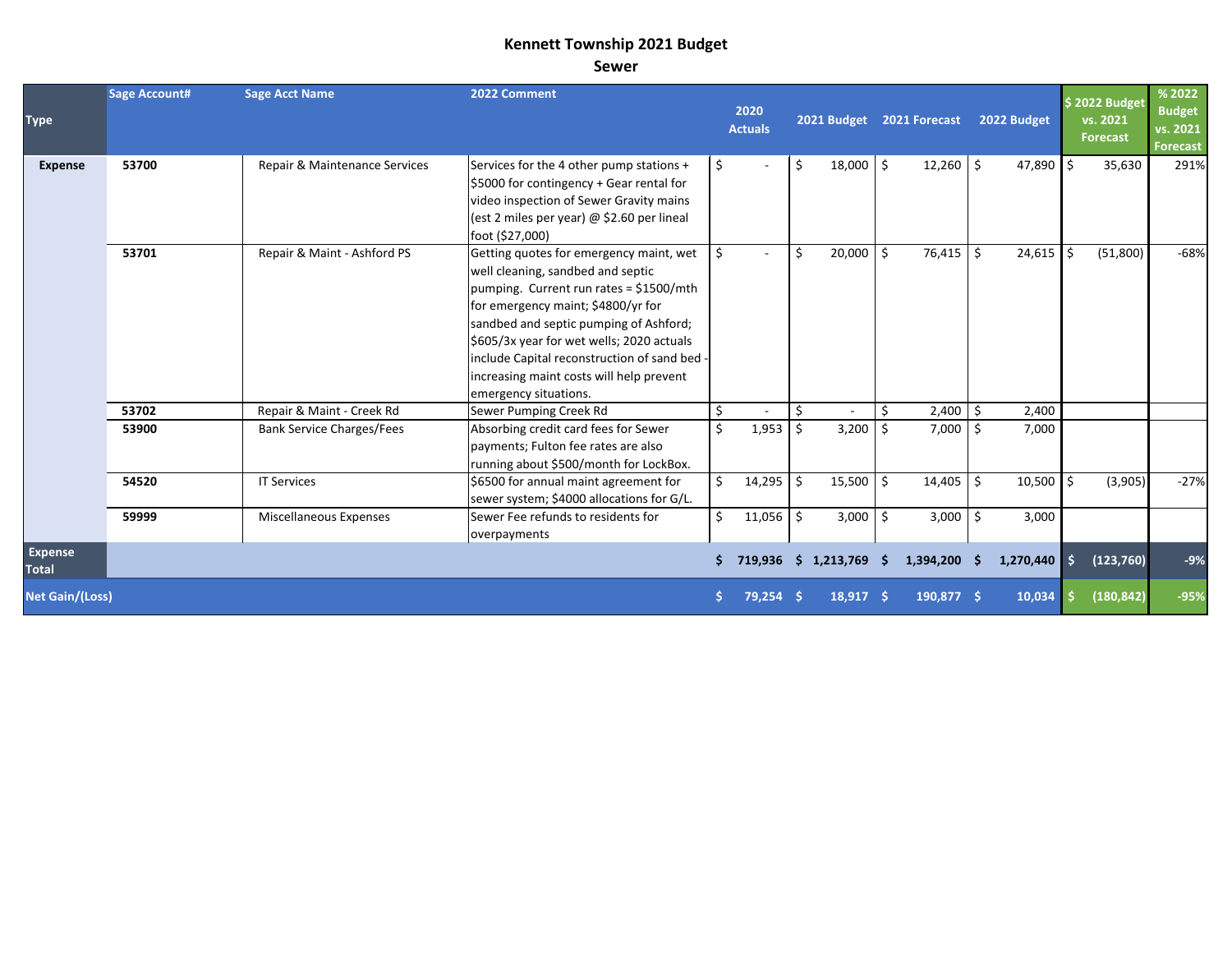#### **Kennett Township 2021 Budget Sewer (Capital)**

| <b>Type</b>                    |             |       | <b>Sage Accoun Sage Acct Name</b> | 2022 Comment                                                                                                                                                                                                                    | 2020 Actuals |    | 2021 Budget 2021 Forecast 2022 Budget |              |         |                        | $$2022$ Budget<br>vs. 2021<br><b>Budget</b> | % 2022<br><b>Budget vs.</b><br>2021<br><b>Budget</b> | \$2022 Budget<br>vs. 2021<br><b>Forecast</b> | % 2022<br><b>Budget vs.</b><br>2021<br><b>Forecast</b> |
|--------------------------------|-------------|-------|-----------------------------------|---------------------------------------------------------------------------------------------------------------------------------------------------------------------------------------------------------------------------------|--------------|----|---------------------------------------|--------------|---------|------------------------|---------------------------------------------|------------------------------------------------------|----------------------------------------------|--------------------------------------------------------|
| Revenue                        | <b>Fees</b> | 46411 | <b>Sewer Tapping Fee</b>          | Forecast includes 61 EDUs @ \$7316 ea for Kennett<br>Gateway and 6 EDUs for Avello; 2022 = Remaining<br>Kennett Gateway of 53 EDUs. Added 5 EDU's as<br>contingency for residential tapping.                                    | 273,583      |    | $234,112$ \$                          | 497,488      |         | $424,328$ \$           | 190,216                                     | $81\%$ \$                                            | (73, 160)                                    | $-15%$                                                 |
|                                |             | 46413 | <b>Sewer Improvement Fee</b>      | (blank)                                                                                                                                                                                                                         | $14,300$ \$  |    | $\overline{\phantom{0}}$              |              |         |                        |                                             |                                                      |                                              |                                                        |
| Revenue<br><b>Total</b>        |             |       |                                   |                                                                                                                                                                                                                                 | 287,883      |    | 234,112                               | 497,488      | S.      | 424,328                | 190,216                                     | 81%                                                  | (73, 160)                                    | $-15%$                                                 |
| <b>Expense</b>                 | Sewer       | 53642 | <b>Sewer Tapping Passthrough</b>  | Forecast: Backpay for Tapping fees never paid to<br>Borough (63 EDUs @ \$2317 each). Includes Kennett<br>Gateway of 61 EDUs and Avello of 6 EDUs @ \$2317<br>each even though we have not been paid for these<br>yet (Oct 2021) |              |    | $70,234$ \$                           | $290,810$ \$ |         | $129,746$ \$           | 59,512                                      | 85% \$                                               | (161,064)                                    | $-55%$                                                 |
|                                |             | 56110 | <b>Capital Construction</b>       | Need to replace 3 electrical panels in Ashford at<br>\$10k each.                                                                                                                                                                | $551,067$ \$ |    | $\overline{\phantom{0}}$              |              | \$      | $30,000$ $\frac{1}{5}$ | 30,000                                      | 100% \$                                              | 30,000                                       | 100%                                                   |
|                                |             | 57400 | Veh-Equip (to capitalize)         | Need 3 generators for Ashford PS at \$3k each.                                                                                                                                                                                  | $47,966$ \$  |    | $\overline{\phantom{0}}$              |              | $\zeta$ | $9,000$ \$             | 9,000                                       | $100\%$ \$                                           | 9,000                                        | 100%                                                   |
| <b>Expense</b><br><b>Total</b> |             |       |                                   |                                                                                                                                                                                                                                 | 599,034      | -5 | 70,234                                | $290,810$ \$ |         | $168,746$ \$           | 98,512                                      | 140%                                                 | (122,064)                                    | $-42%$                                                 |
| <b>Net Gain/(Loss)</b>         |             |       |                                   |                                                                                                                                                                                                                                 | (311, 151)   |    | 163,878                               | 206,678      |         | 255,582                | 91,704                                      | 56%                                                  | 48,904                                       | 24%                                                    |